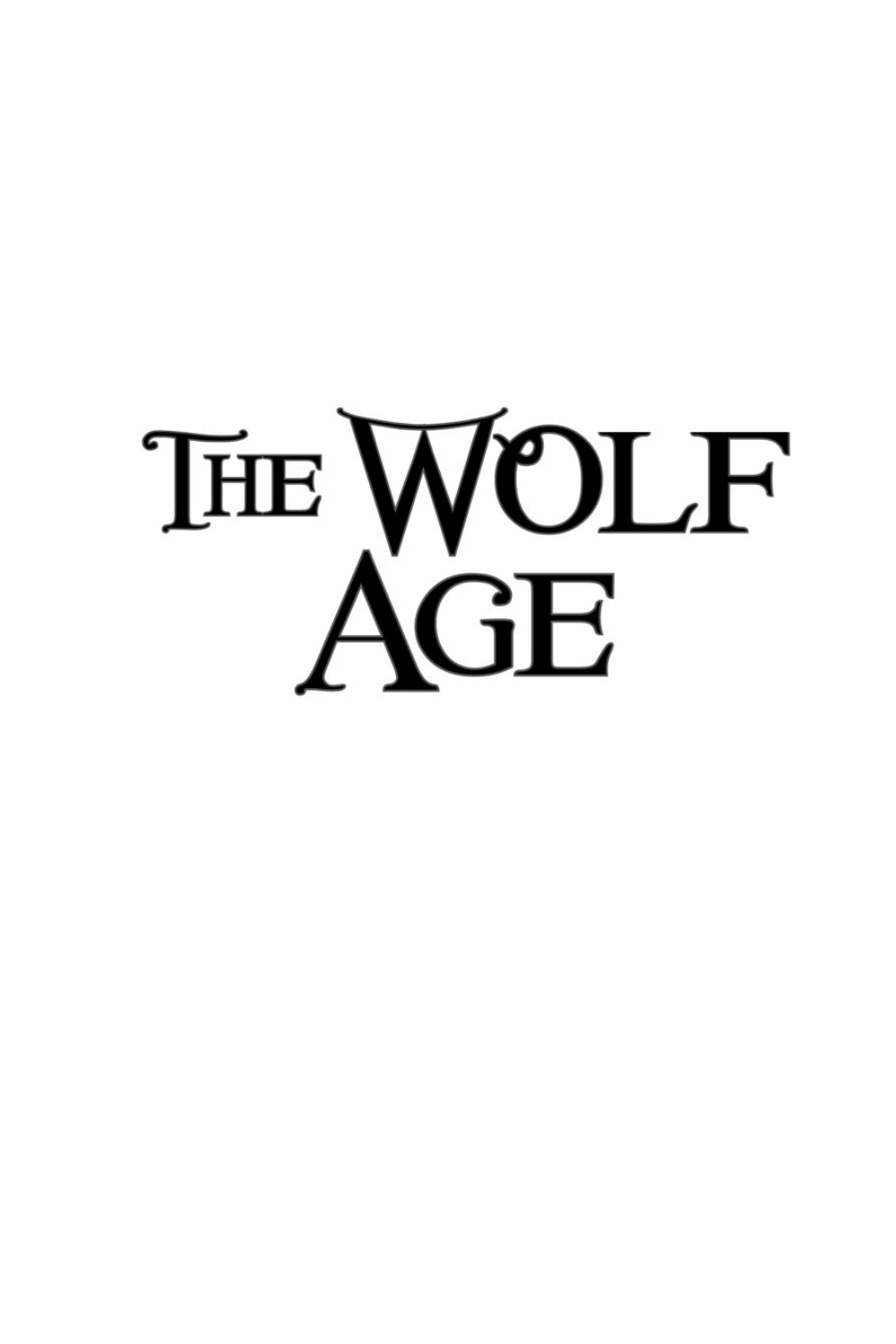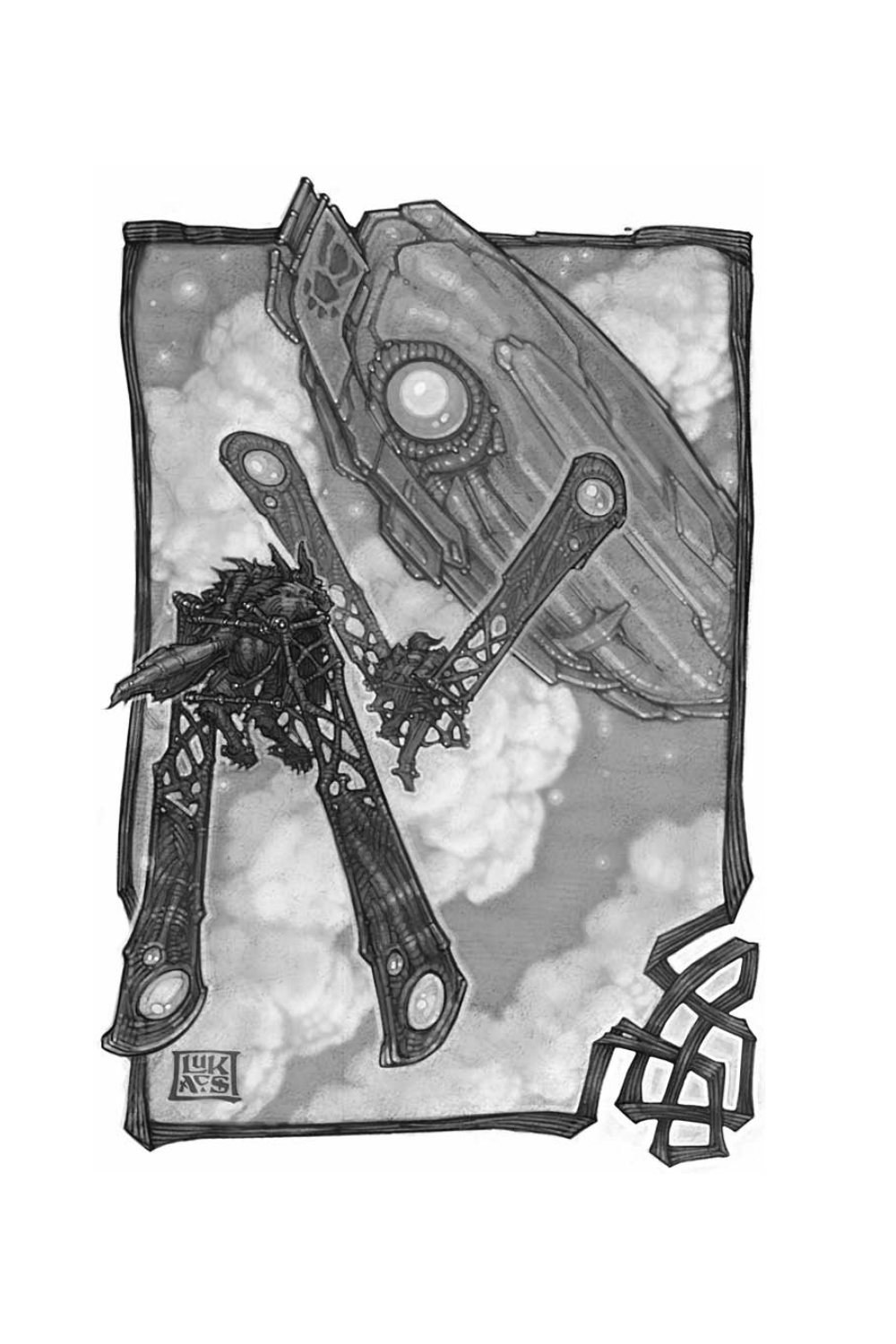### **JAMES ENGE**  $\epsilon$ OLF GE

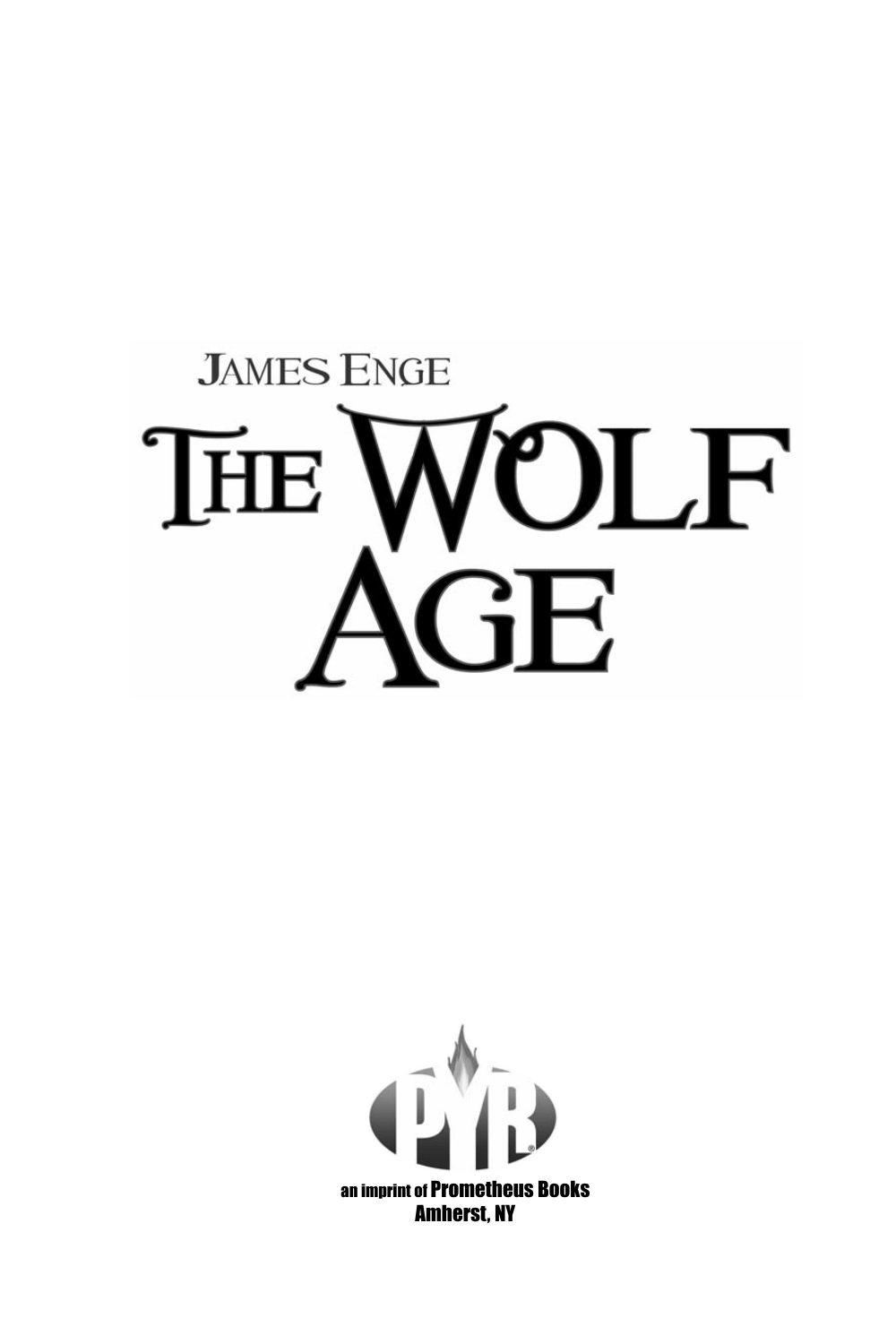Published 2010 by Pyr®, an imprint of Prometheus Books

*The Wolf Age*. Copyright © 2010 by James Enge. Interior illustrations copyright © Chuck Lukacs. All rights reserved. No part of this publication may be reproduced, stored in a retrieval system, or transmitted in any form or by any means, digital, electronic, mechanical, photocopying, recording, or otherwise, or conveyed via the Internet or a Web site without prior written permission of the publisher, except in the case of brief quotations embodied in critical articles and reviews.

Cover illustration © Dominic Harmon.

Inquiries should be addressed to Pyr 59 John Glenn Drive Amherst, New York 14228–2119 VOICE: 716–691–0133 FAX: 716–691–0137 WWW.PYRSF.COM

14 13 12 11 10 5 4 3 2 1

Library of Congress Cataloging-in-Publication Data

Enge, James, 1960– The wolf age / by James Enge. p. cm. ISBN 978–1–61614–243–8 (pbk. : alk. paper) 1. Ambrosius, Morlock (Fictitious character)—Fiction. 2. Werewolves—Fiction. I. Title.

PS3605.N43W6 2010 813'.6—dc22

2010024687

Printed in the United States of America on acid-free paper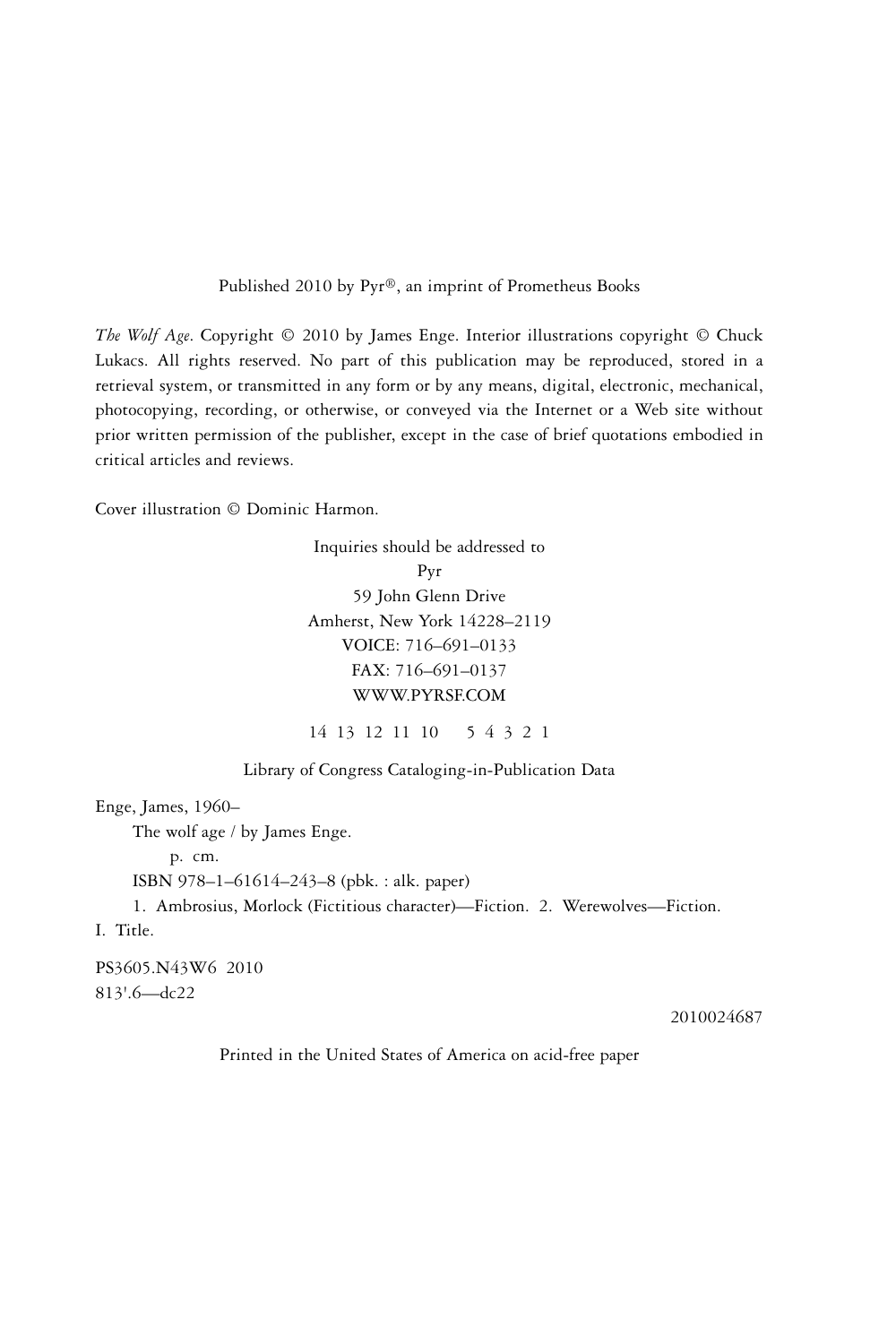#### *In Memoriam* Patricia Pfundstein:

a stranger here, a citizen there



*Patria splendida terraque florida, libera spinis, danda fidelibus est ibi civibus, hic peregrinis.*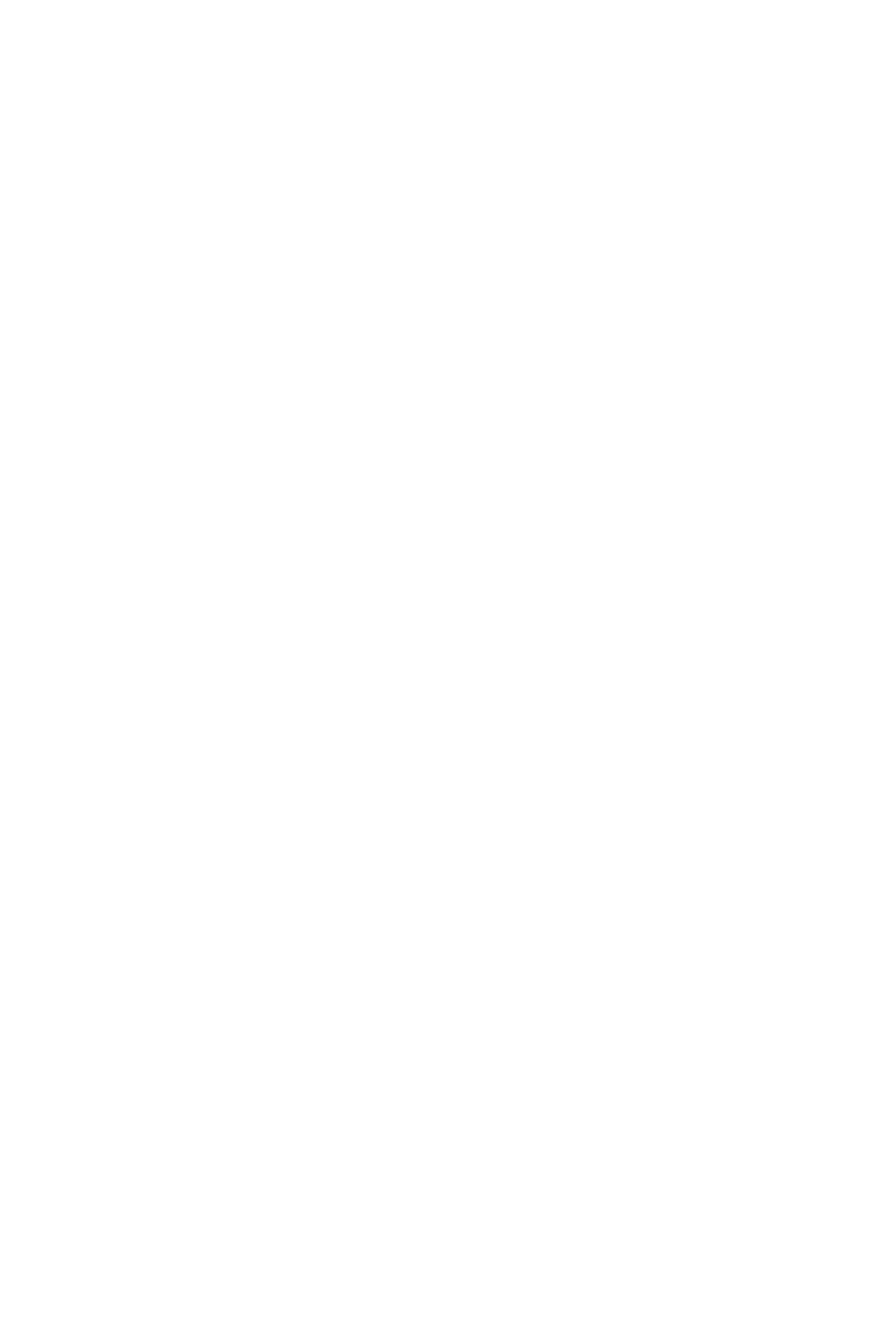## **ACKNOWLEDGMENTS**

he epigraph to part 4 is from the lyrics to the song "Dire Wolf" by Robert Hunter and Jerry Garcia, copyright Ice Nine Publishing Company, and is used here by their generous permission.

John O'Neill and Howard A. Jones expressed some interest in the werewolf from "Destroyer" (chapter 10 of *This Crooked Way*), and Lou Anders incautiously expressed an interest in the Strange Gods of the Coranians. The encouragement may have been unwise, but it was and remains deeply welcome.

T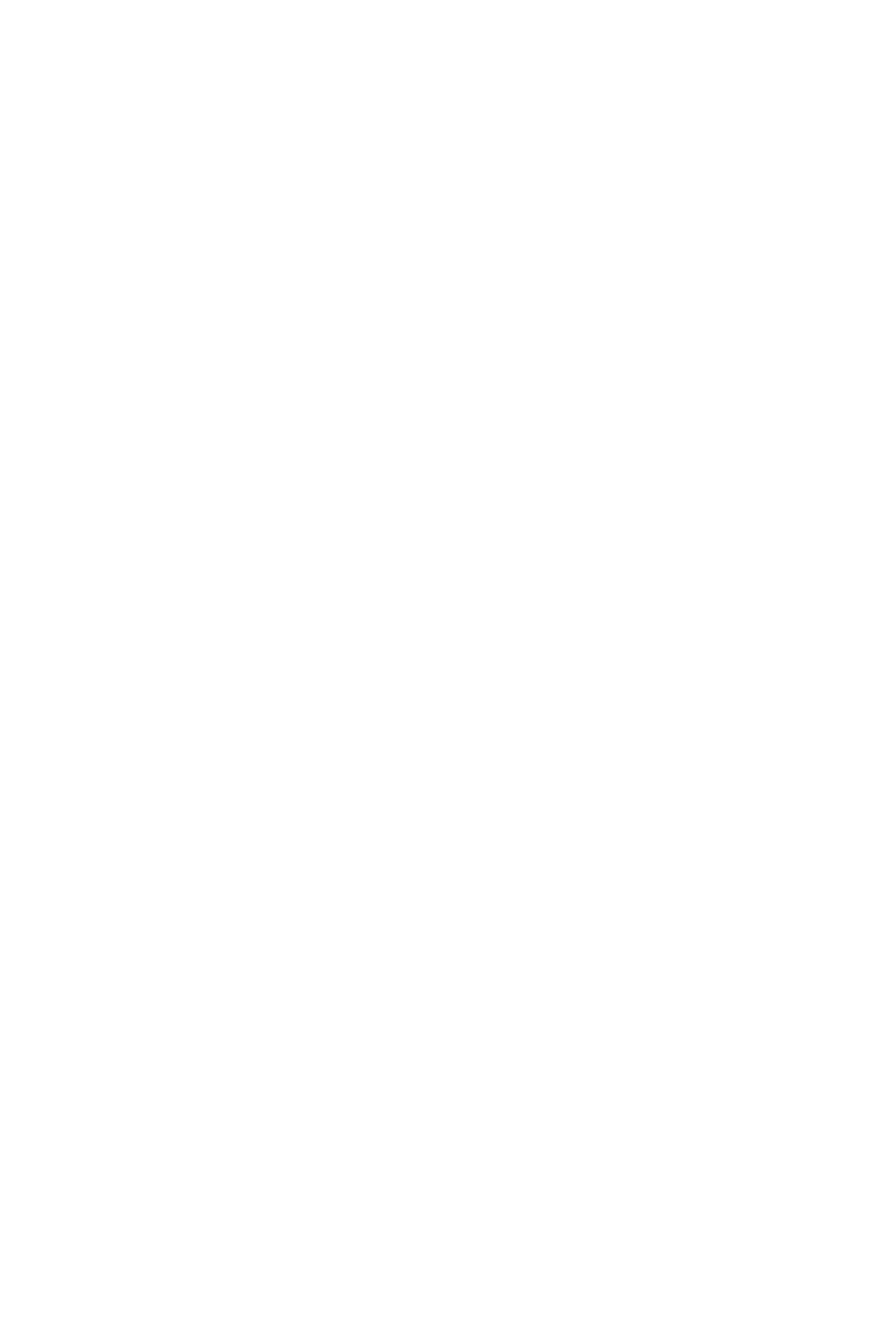# **CONTENTS**

#### PART ONE: RAIDERS OF WURUYAARIA

| Chapter One: Council of the Gods | 15 |
|----------------------------------|----|
| Chapter Two: Death by Water      | 19 |
| Chapter Three: The Vargulleion   | 35 |
| Chapter Four: Undying            | 41 |
| Chapter Five: Visitors           | 49 |
| Chapter Six: <i>Dragonkiller</i> | 55 |
| Chapter Seven: Words             | 61 |
| Chapter Eight: Eyeless Night     | 67 |
| Chapter Nine: Madness            | 77 |
| Chapter Ten: Method              | 83 |
| Chapter Eleven: New Year's Night | 93 |

#### PART TWO: ELECTIONS

| Chapter Twelve: The Outliers             | 111 |
|------------------------------------------|-----|
| Chapter Thirteen: The Sardhluun Standard | 123 |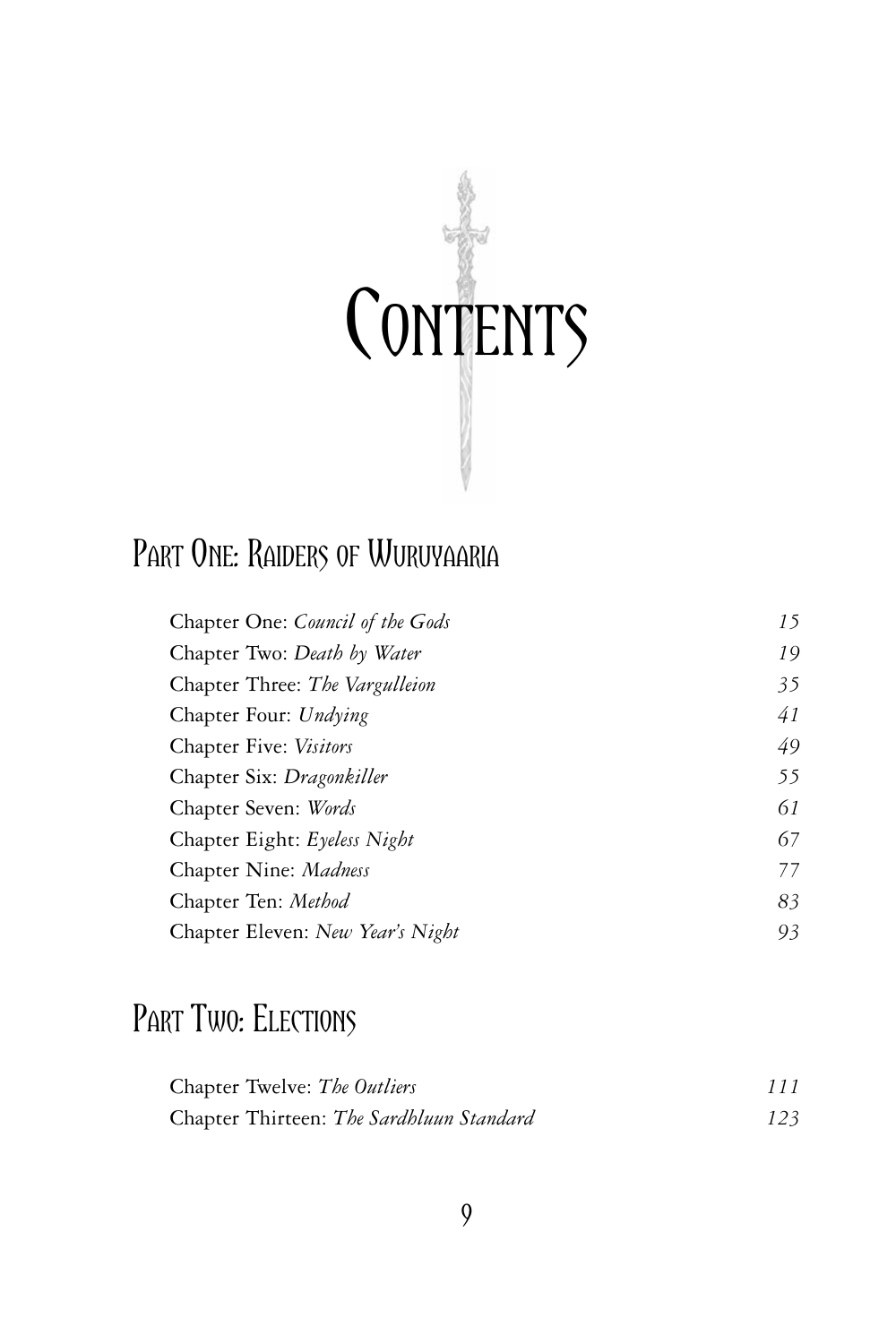#### 10 CONTENTS

| Chapter Fourteen: Fund-Raising               | 131 |
|----------------------------------------------|-----|
| Chapter Fifteen: Quarry                      | 153 |
| Chapter Sixteen: Offers Made; Offers Refused | 157 |
| Chapter Seventeen: Fight and Bite            | 171 |
| Chapter Eighteen: Wisdom at World's End      | 199 |
| Chapter Nineteen: Electrum                   | 205 |
| Chapter Twenty: A Long Night                 | 215 |
| Chapter Twenty-one: Night Shapes             | 235 |

#### PART THREE: MASKS

| Chapter Twenty-two: The Shadow Market     | 251 |
|-------------------------------------------|-----|
| Chapter Twenty-three: War in the Air      | 269 |
| Chapter Twenty-four: Shadow and Substance | 293 |

#### PART FOUR: THE DIRE WOLF'S DUE

| Chapter Twenty-five: Friends and Foes        | 315 |
|----------------------------------------------|-----|
| Chapter Twenty-six: Death of a Citizen       | 327 |
| Chapter Twenty-seven: Long Shots             | 345 |
| Chapter Twenty-eight: The Stone Tree         | 373 |
| Chapter Twenty-nine: <i>Election Results</i> | 391 |
| Chapter Thirty: Makers Meet                  | 407 |
| Chapter Thirty-one: Plans and Devices        | 427 |
| Chapter Thirty-two: Last Words               | 439 |
| Appendix A: Calendar and Astronomy           | 453 |
| Appendix B: Names and Terms                  | 461 |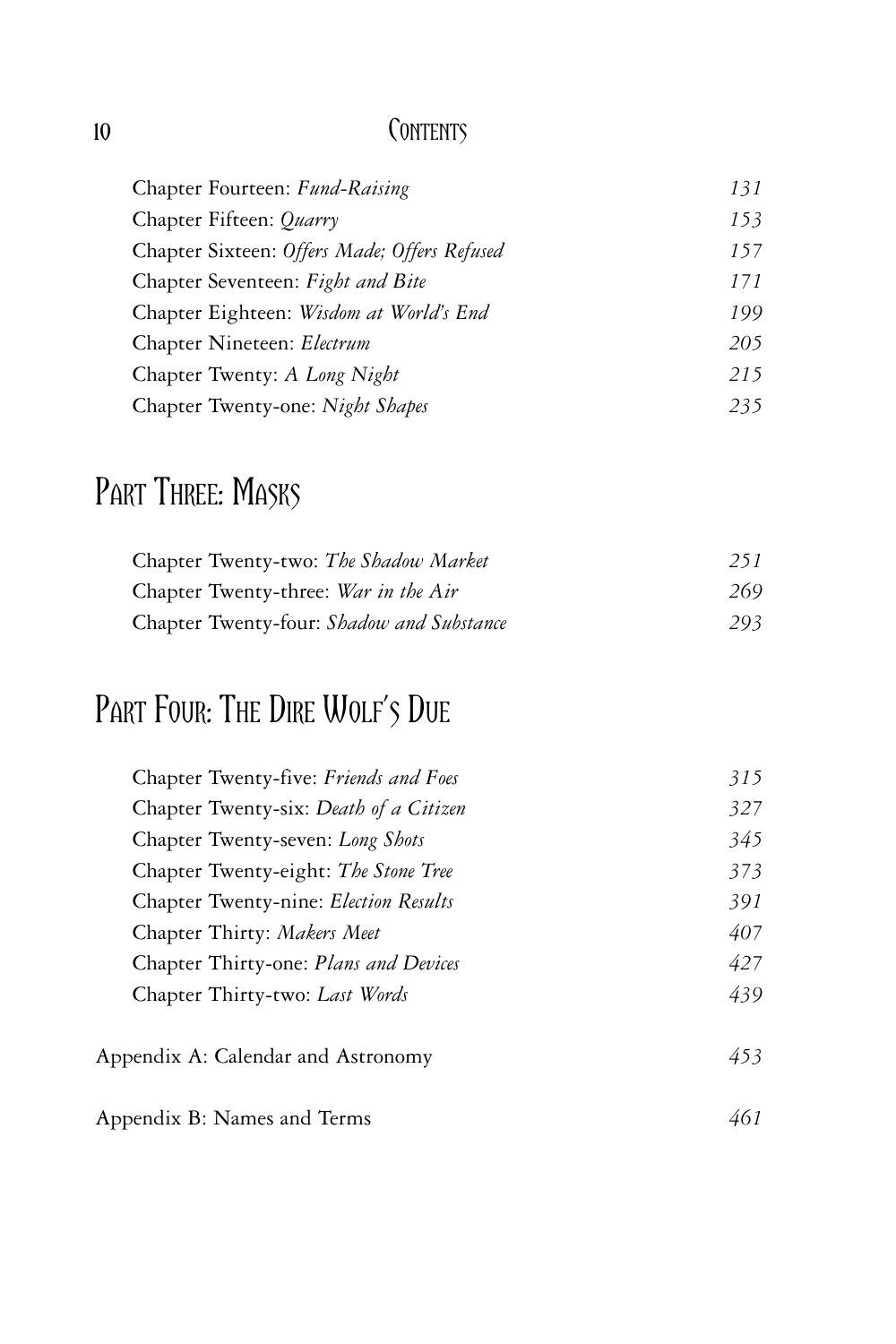## THE WOLF AGE

SPEAR-AGE, SWORD-AGE: SHIELDS ARE SHATTERED. WIND-AGE, WOLF-AGE: BEFORE THE WORLD FOUNDERS MEN WILL SHOW MERCY TO NONE.

-VOLUSPA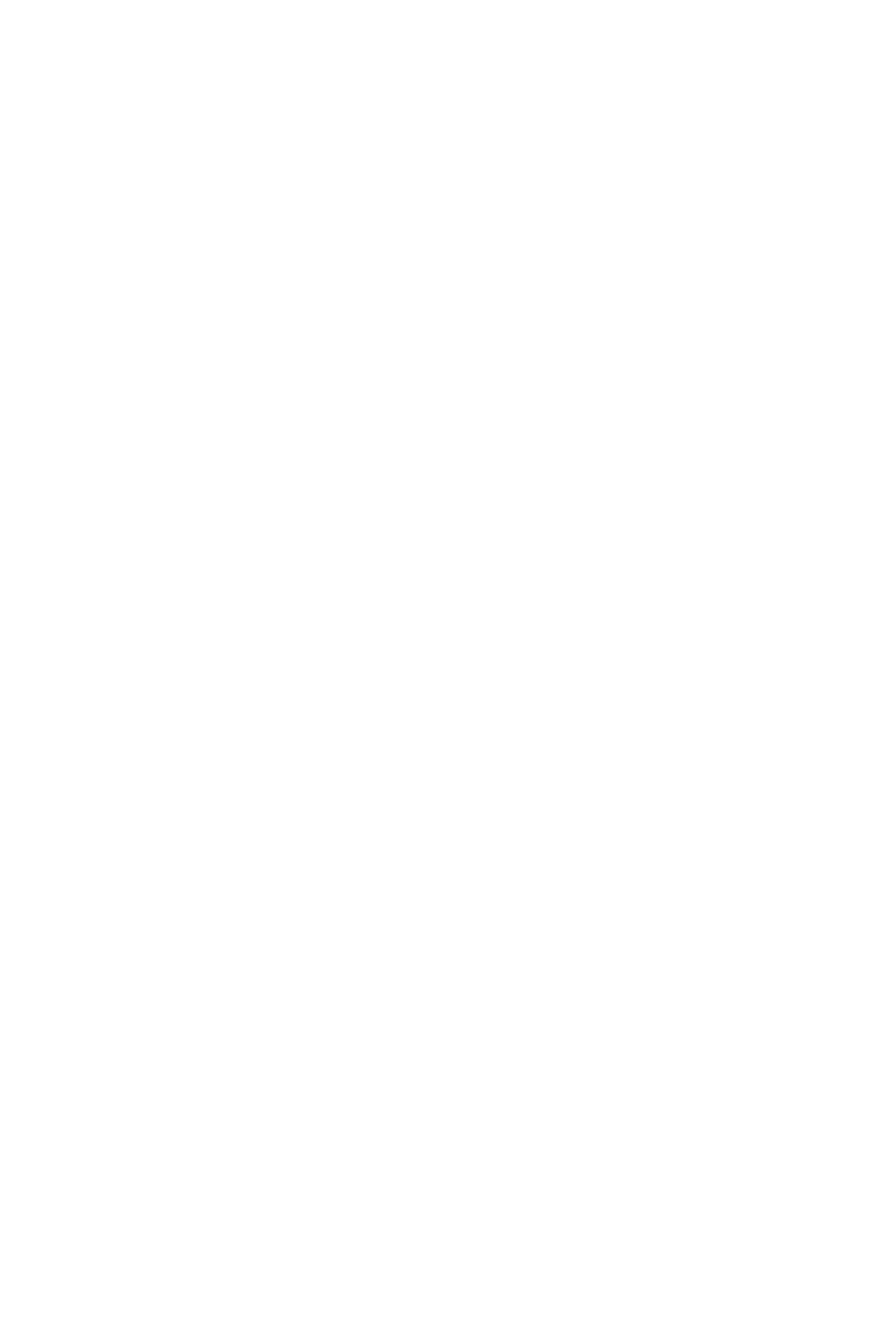

PART ONE

## RAIDERS OF<br>WURUYAARIA

AMONG WOLVES, BE WOLVISH OF COURAGE.

-LYDGATE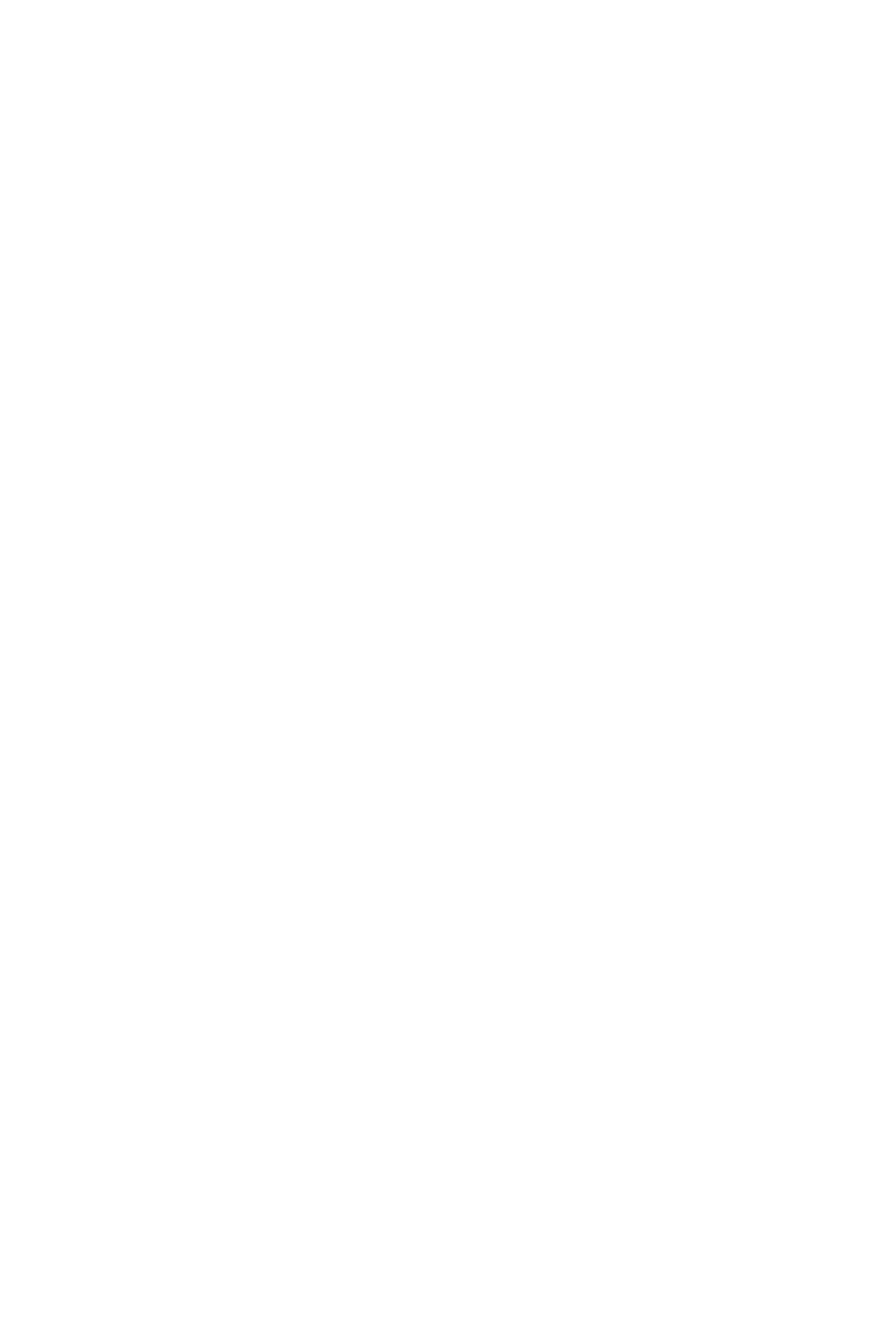#### CHAPTER ONE

## COUNCIL OF THE GODS

isten, Iacomes. This is what I see.

The Strange Gods were gathering by the Stone Tree, but Death and her sister Justice had not yet appeared. Justice, they knew, would not, but they expected Death to be there before them and War was angry. L

"I swear by myself," War signified, indicating by a talic distortion that the oath was not sincere or binding, "Death is the strangest of the Strange Gods. She pervades the mortal world, but she can't manifest herself anywhere within a pact-sworn juncture of space-time!"

"I am here," Death signified.

Now that they noticed her presence among them, the Strange Gods realized she had been implicit in a fold of local space-time all along, and simply had not chosen to reveal her presence to them. The other gods signified nontrivial displeasure with her.

Death indicated indifference and readiness to begin the pact-sworn discussion.

The Strange Gods did not submit to a ruler. In their discussions, it was common for the weakest of them to preside. So Mercy manifested herself more intensely than she would normally have done, and reminded them of their mission to destroy the werewolf city Wuruyaaria and how it was currently imperiled.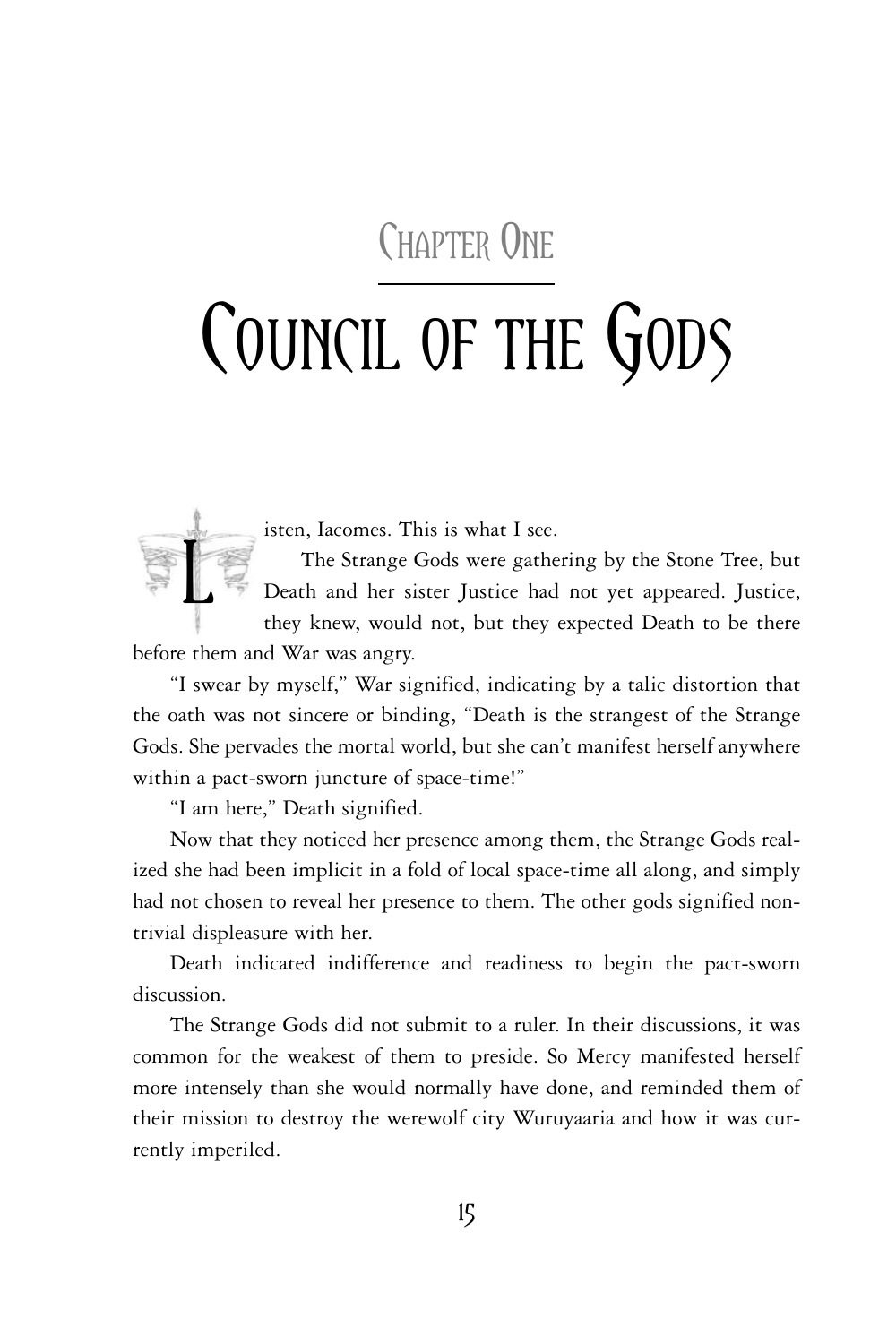#### 16 THE WOLF AGE

"It is Ghosts-in-the-eyes," signified Wisdom. "They are a powerful maker and necromancer—a master of all the arts we hate. Our instrument will destroy the city"—Wisdom indicated a pattern in events they all understood—"but now unless we find a way to bring down the walls of Wuruyaaria more swiftly, our instrument may also destroy great swathes among our worshippers. This goes against our nature and cannot be accepted."

Other gods indicated agreement.

Death indicated chilly amusement: a laugh. "The werewolves will die," she signified. "Their city will die. Our worshippers will die. Our instrument will die. Everything that lives must die. When the last soul is severed, this world will collapse into its component elements and drift away in pieces, flotsam on the Sea of Worlds. All this will happen in time: let events take whatever course they will, this is their destination. If this goes against our nature, our nature is doomed."

Each of the other gods emanated anger that would have killed a material being. It was uncivil of Death to prate about these matters that were well known to every god. If Death felt any discomfort from their emanations, she didn't show it. Her next comment was more immediately helpful, though.

"I have a kind of solution to propose," Death signified. "I would have effected it already, but the consequences will affect our pact-sworn efforts to destroy Wuruyaaria."

Mercy signified a need for more details; other gods echoed her.

Death indicated a trivial detail in the pattern of events: the death of a man named Morlock.

The gods expressed indifference.

Death changed the detail's position in time-space.

The gods meditated on the new potential patterns of events, a flowering of dark futures springing from this one seed.

Most of the gods expressed surprise. Cruelty chuckled a bit, slowly shaking his heavy, many-toothed head.

Death again changed the detail's position in time-space. The manifold patterns of things-to-be changed even more radically.

"How can this be?" signified War. "Men and women die every day and their deaths do not matter." Mercy signified some restlessness at this, but the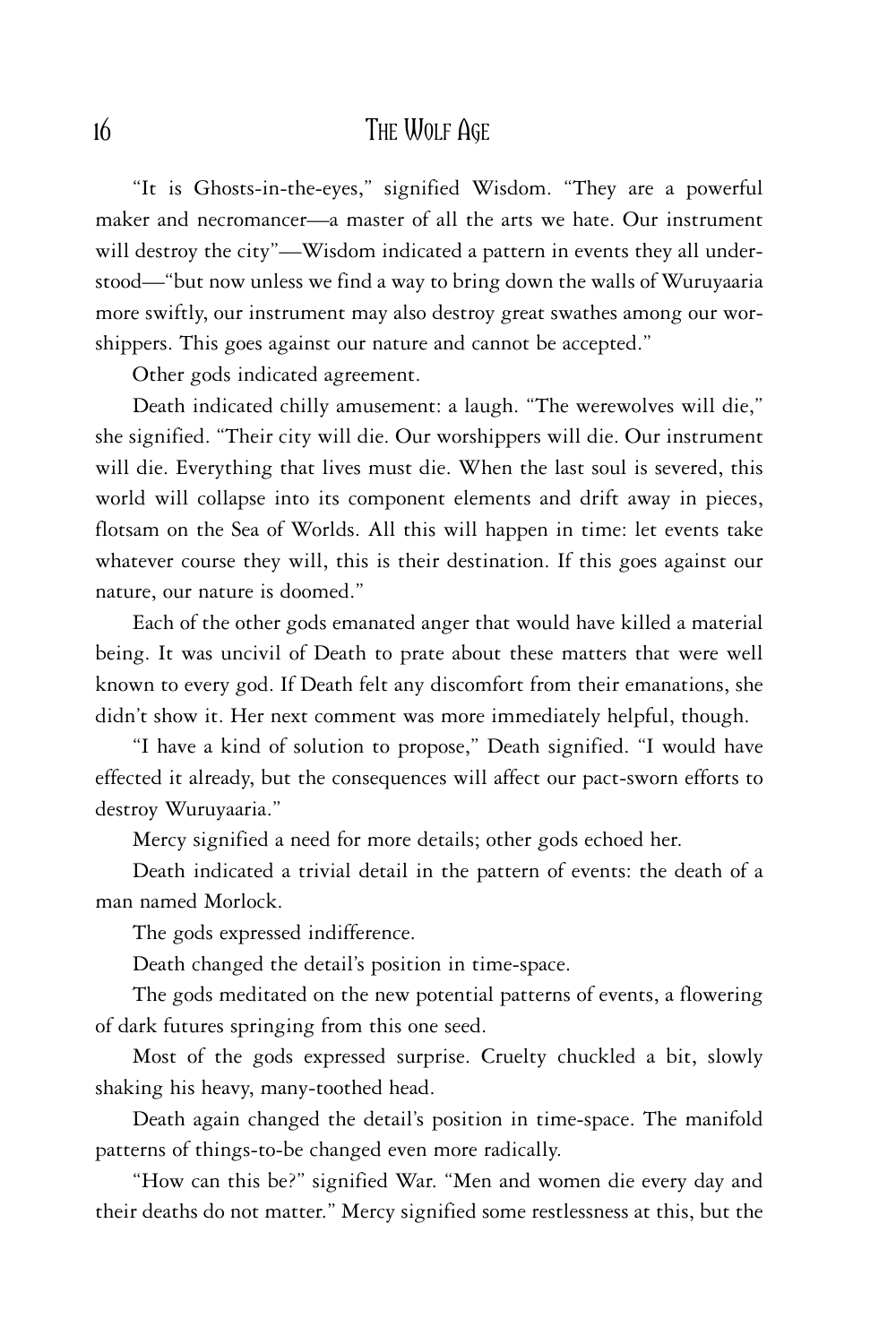Strange Gods were used to ignoring the endless quarrel between War and Mercy.

"The progress of our plan in the as-things-are moves very slowly," Death signified. "There is a tension of powers: our instrument; the pact binding our powers in this nexus of events; that damned sorcerer, Ghosts-in-the-Eyes; the natural forces we do not control; and so on. If we disrupt that tension, unbalanced powers will unleash events like a torrent."

Wisdom emanated concern, a need to wait. They did wait as he juggled futures in various shapes, pondering the uncertain effects of varying causal chains. "I cannot chart the path of this torrent," he signified finally to Death and to his peers. "It may benefit our pact-sworn intention or harm it."

"We must guide the torrent," signified War with obvious eagerness.

"We can't," Wisdom signified bluntly. "If we break our sworn intention we will be adrift in the torrent, effecting local changes within it but unable to determine its course. Each change will create new and interacting series of causation. There is certainty in our pact of sworn intention. In this other there is only chaos."

The Strange Gods, as one, made a symbol of protection against the name of this alien god. It had shocked them, as Wisdom intended, lending an unusual force to his signs.

"Certainty only of failure," Cruelty signified. "I was against the proposed instrument from the beginning. It is clear now that I was right and others were wrong. Why should the pact be sacred? Only our wills are sacred, or we are not gods."

"The pact is our will," signified Loyalty. "It is our will united to act as the Strange Gods. To break that is to blaspheme against ourselves." He continued for some time and stopped only when he visualized that the assembly was against him.

Everything he signified was true, but they would not accept failure. On the other hand, Wisdom had frightened them with his tomorrow-juggling and his metaphorical torrents.

"I propose a compromise," signified Stupidity. "Death alone will be freed from the pact-oath. The rest of us will abide by it. That should reduce the *chaos* in events." The Strange Gods impatiently made again the symbol of